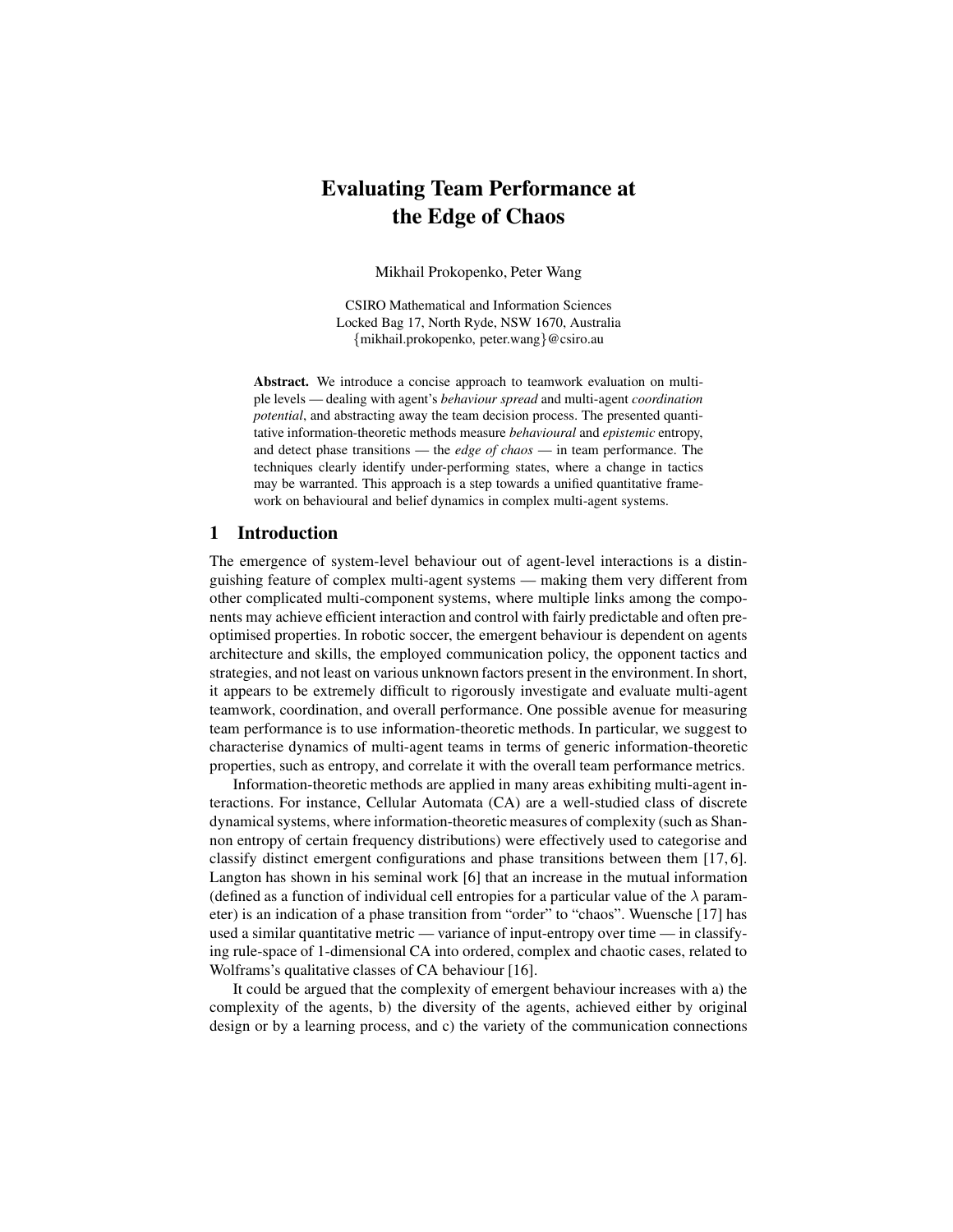among agents. In the context of RoboCup, the behavioural diversity (the second component of our argument) was extensively analysed by Balch [1], who suggested a new metric — hierarchic social entropy — to characterise the heterogeneity of agents behaviours across a team. Robots are said to be *absolutely behaviorally equivalent* if and only if they select the same behaviour in every perceptual state. Balch introduced the concept of hierarchical clustering as "a means of dividing a society into subsets of behaviorally equivalent agents at a particular taxonomic level" [1], and developed a measure of *behavioral difference*, enabling agent categorisation and subsequent calculation of the hierarchic social entropy.

We will initially focus on the first component — the diversity of a single agent's behaviour in different situations. In other words, we analyse a relation between entropy of an individual agent's behaviour and the team performance. Our conjecture,supported by experimental results, is that each agent is able to express more versatile behaviour when faced with easier opposition. Conversely, when opposing stronger teams, each agent may not be able to realise its behaviour in full — leading to lower *behavioural entropy*. Intuitively, these two extremes resemble the "ordered" and "chaotic" states: when the opponent is too strong then the agent's behaviour is limited to "fixed point" or "limit cycle" attractors, while weak opponents do not put significant constraints allowing the agent to achieve "strange" attractors symptomatic of chaotic behaviour. If this conjecture is true, then "complex" behaviour lies at *the edge of chaos*, and the behavioural entropy would point to a phase transition in this region. Put simply, when playing opponents of similar strength the agents exhibit most interesting "complex" behaviour, but at the same time it becomes much harder to evaluate the performance.

In the second part of the paper we study the third component — the complexity of the inter-agent communications, related to potential of multi-agent coordination. The analysis is focused on entropy of joint beliefs — the *epistemic entropy* — and complements the results reported earlier [10]. The epistemic entropy approach uses the information entropy as a precise measure of the degree of randomness in the agents' joint beliefs. Intuitively, the system with near-zero epistemic entropy (almost no "misunderstanding" in joint beliefs) has a higher multi-agent coordination potential than the system with near-maximal entropy (joint beliefs are almost random). In addition, we identified and considered two coupled levels of dynamic activity (following the Kugler-Turvey model) — showing that self-organisation and the loss of epistemic entropy occur at the macro (agent coordination) level, while the system dynamics on the micro level (within the communication space) generates increasing disorder. The entropy within the communication space is also traced against team performance metrics, showing that phase transitions occur in coordination-communication dynamics as well.

In summary, the developed metrics allow us to evaluate team performance on multiple levels: from individual "behavioural spread" to multi-agent coordination potential.

#### **2 Input-Entropy and the Edge of Chaos**

#### **2.1 Mutual Information and Phase Transitions**

The information-theoretic analysis of phase transitions is typically based on the notions of *entropy* and *mutual information*. The *entropy* is a precise measure of the amount of freedom of choice in the object — an object with many possible states has high entropy.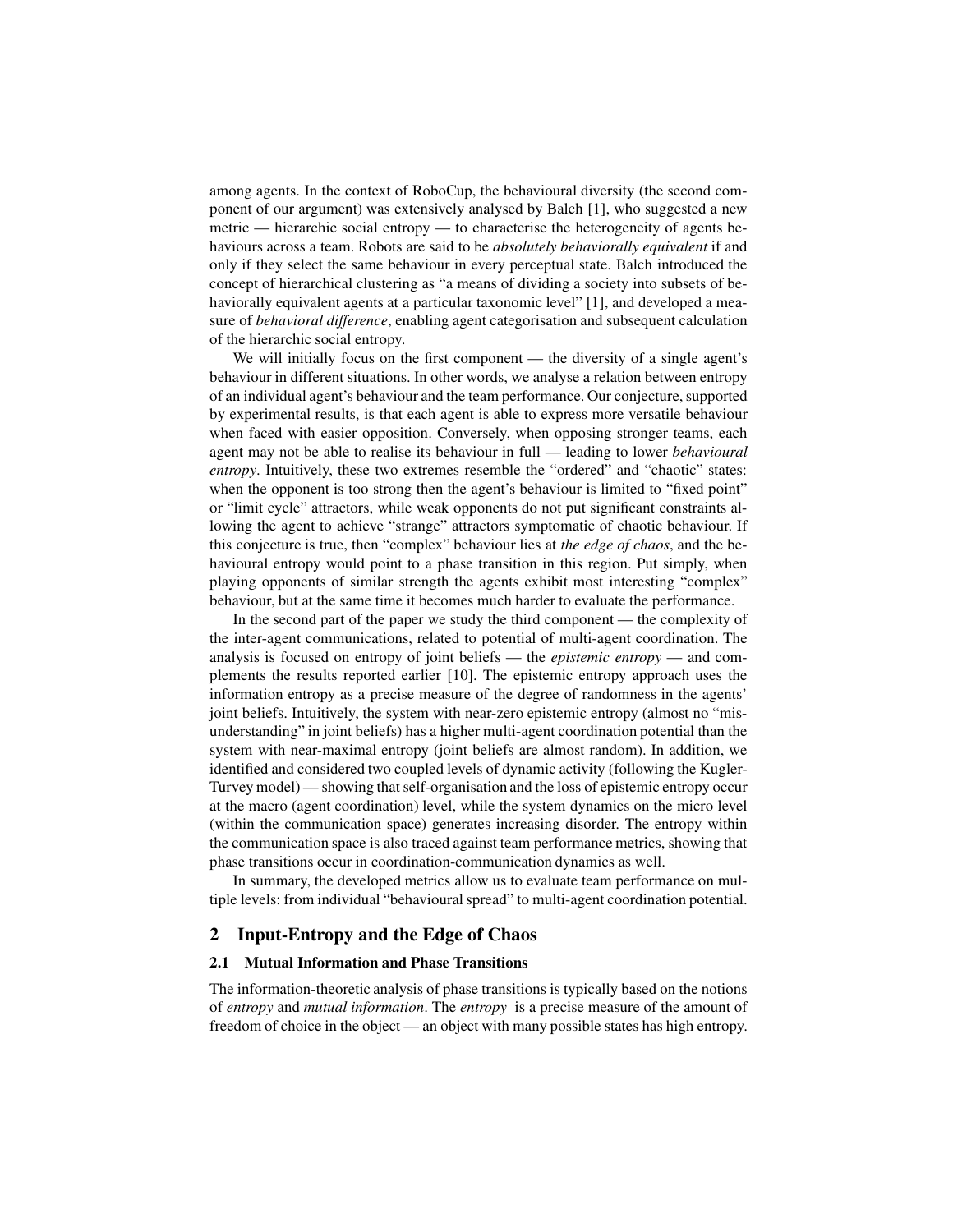Formally, the entropy of a probability distribution  $P = \{p_1; p_2; \dots; p_m\}$  is defined by

$$
H(P) = \sum_{i=1}^{m} p_i * \log(1/p_i)
$$
 (1)

The ratio of the actual to the maximum entropy is called the *relative entropy* of the source [14]. Langton [6] investigated the mutual information of CA, defined as a function of the individual cell entropies,  $H(A)$  and  $H(B)$ , and the entropy of the two cells considered as a joint process,  $H(A, B)$ , that is:  $I(A; B) = H(A) + H(B) - H(A, B)$ , and related it to phase transitions. The average mutual information  $I(A;B)$  has a distinct peak at the transition point: "the jump . . . clearly indicates the onset of the chaotic regime, and the decaying tail indicates the approach to effectively random dynamics".

Peaks or discontinuities are symptomatic of phase transitions in complex multiagent systems. For instance, Miramontes [7] analysed artificial ant societies, composed of interacting agents that can generate regular cycles in the activity of the colony, and pointed out that the information capacity of the colony is maximal at certain nest densities — in the neighbourhood of a chaos-order phase transition. In other words, the maximum in the average information capacity of the colony, given by the classical Shannon entropy, corresponds to "the density at which the nest reaches its highest diversity of activity states". When the nest density is increased beyond some critical density and the phase transition has occurred, "the number of ants becomes sufficiently large to facilitate and support the existence of long-range correlated behaviour that manifests itself as coherent collective oscillations in the number active ants" [7].

Another way to identify phase transitions is to use *a variance of input-entropy*. Wuensche [17] characterised rule-spaces of 1-dimensional cellular automata with the Shannon entropy of rules' frequency distribution. More precisely, given a rule-table (the rules that define a CA), the input-entropy at time step  $t$  is defined as

$$
S^t = -\sum_{i=1}^m \frac{Q_i^t}{n} \log \frac{Q_i^t}{n},
$$

where m is the number of rules, n is the number of cells (system size), and  $Q_i^t$  is the look-up frequency of rule i at time  $t$  — the number of times this rule was used at t across the CA. The input-entropy settles to fairly *low* values for ordered dynamics, but fluctuates irregularly within a narrow *high* band for chaotic dynamics. For the complex CA, order and chaos may predominate at different times causing the entropy to vary. A measure of the variability of the input-entropy curve is its variance or standard deviation, calculated over time. Wuensche has convincingly demonstrated that only complex dynamics exhibits high variance of input-entropy, leading to automatic classification of the rule-space. Importantly, the peak of input-entropy variance points to a phase transition again, indicating the edge of chaos (complexity).

#### **2.2 Measuring Agent's Behavioural Spread**

Having identified the appropriate metrics and the forces shaping the space-time dynamics, we now proceed to the analysis of the heterogeneity of a single agent's behaviour in different situations. As mentioned earlier, we shall explore a relation between the entropy of an agent's behaviour and the team performance. Our intention is to characterise an agent's behaviour without a loss of generality, and thus we would prefer to abstract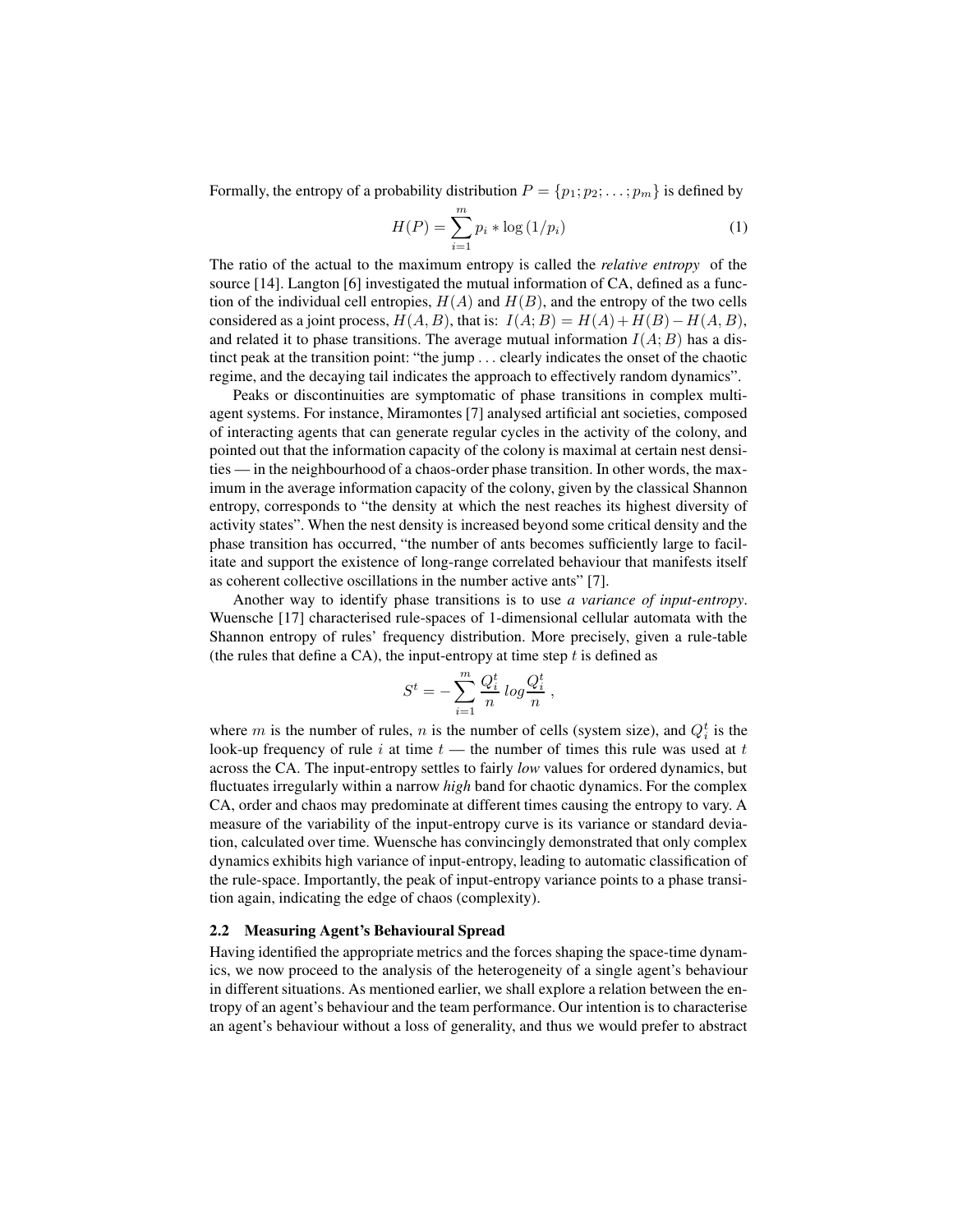away a possibly convoluted decision-making mechanism. In other words, we intend to consider only the action rules (condition-action pairs) that the agent triggered at a given time step. In other words, we may use (and did use) the agents designed in accordance with the Deep Behaviour Projection (DBP) agent architecture [10] or another (multilayered) architecture, but without taking into account the depth of the agent behaviour in terms of multiple decision-making layers. This allows us to apply the developed techniques to any rule-based approach capable of identifying action rules taken by an agent at a given time step. To perform our analysis we employ the input-entropy of a particular frequency distribution  $B_i^k$ , where k is a game index, and i is an action rule index:  $1 \leq i \leq m$ , where m is the number of rules. Analogously to the CA analysis conducted by Wuensche [17], we define the behavioural input-entropy as

$$
E^k = -\sum_{i=1}^m \frac{B_i^k}{n} \log \frac{B_i^k}{n},
$$

where *n* is the system size (the total number of rule invocations), and  $B_i^k$  is the look-up frequency of rule i during the game k. The difference between  $S<sup>t</sup>$  and  $E<sup>k</sup>$  is that the former is calculated for each temporal state of the CA in point, while the latter is determined for each game in a multi-game experiment. Both metrics, however, characterise the distribution of rules — either across the CA lattice or during the game.

We intend to show that agents express more diverse behaviour when faced with easier opposition. Formally, the average behavioural input-entropy, calculated for  $K$  games against the opponent j:  $E_j = \sum_{k=1}^{K} \frac{E^k}{K}$  $\frac{E^m}{K}$ , should in general increase with the average score difference  $g_j$ , defined as the average difference between the agent's team score and the opponent team score. Importantly, a standard deviation  $\sigma_i$  of the behavioural entropy  $E<sup>k</sup>$  calculated across all games against the opponent j, will be shown to be an indicator of a phase transition, reaching a maximum at some  $g_j$  close to zero.

#### **3 Experiments: Behavioural Entropy and Phase Transitions**

We have carried out our experiments in the RoboCup Simulation League [4], where the platform simulates essentially a pseudo real-time environment, providing each agent with fragmented, localised and imprecise (noisy and latent) information about the environment. Each experiment included 30 games between the test team and a particular opponent, producing a value for the behavioural entropy  $E^k$ ,  $1 \leq k \leq 30$ , and a score difference  $g_i$  (a negative score difference represents losing the game). Figure 1 shows input-entropy trajectories for 3 experiments, ranging from a much stronger opponent (the average score difference  $q = -6.33$ ), to an opponent of about the same strength as the test team ( $g = -0.07$ ), to a much weaker opponent ( $g = +10.17$ ). It is easy to observe that not only the the behavioural entropy  $E<sup>k</sup>$  of a test agent (the left mid-fielder of the test team, in this case) decreases on average with the strength of the opponent, but also that  $E^k$  fluctuates in a much wider band in the medium case.

To support this claim and to verify our conjecture that there is a phase transition, however, we conducted more experiments — against 10 opponents, collecting the statistics for 6 agents (wing- and centre-forwards, wing- and centre-midfielders, and wingand centre-defenders). Figure 2 shows the average behavioural entropy (after  $K = 30$ games), plotted for these 6 agents and for each of the opponents.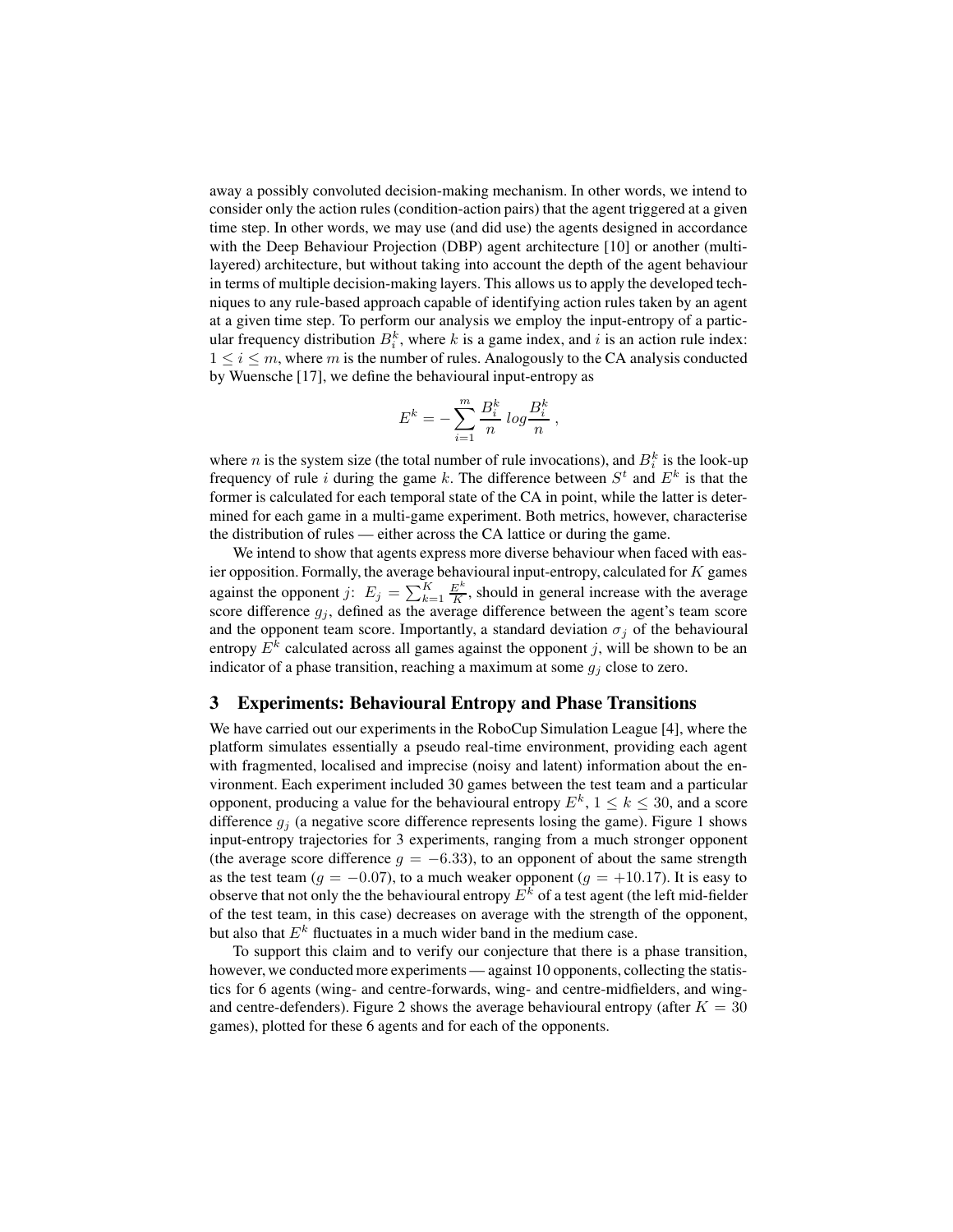

**Fig. 2.** Average behavioural entropy  $E_j$ . Two top plots represent forwards, two middle plots midfielders, and two bottom plots — defenders.

The tendency of the behavioural entropy to increase when faced with a weaker opposition is obvious in most field positions, and especially in the midfield. There is also an evident discontinuity exactly in the range we expected — when competing with the opponents of similar strength ( $-0.87 \le g_j \le 0.83$ ). This discontinuity is indicative of a phase transition. To confirm this, we observe the trajectory of standard deviation  $\sigma_i$ of the behavioural entropy  $E^k$ , calculated across all games against the opponent j, and shown in Figure 3. Standard deviation peaks in the expected region for all positions, and conclusively points to a phase transition. Interestingly, precise locations of peaks differ within the narrow range ( $-0.87 \le g_j \le 0.83$ ), indicating that the peak is not a feature forced by a particular opponent, but rather a "complexity" attribute of the transition.

This entropy-based technique clearly identifies the *edge of chaos*. This is important because it helps to answer the question of whether a change in tactics is needed in some under-performing cases. During the phase transition, the team performance is unstable and the score difference should not be used as a sole trigger for drastic design changes or on-line interventions by a coach-agent.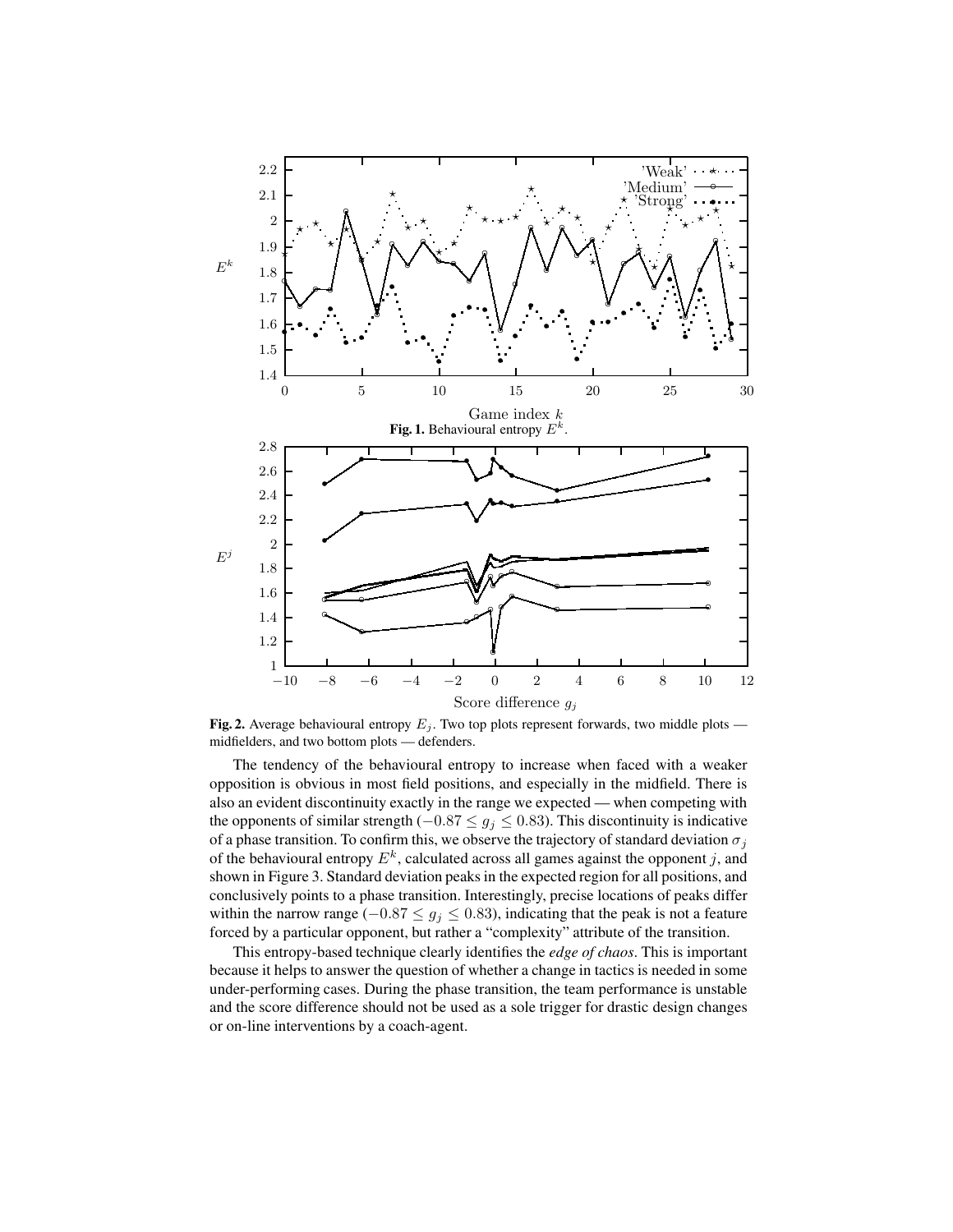

**Fig. 3.** Standard deviation of behavioural entropy.

## **4 Epistemic Entropy and Multi-Agent Coordination**

#### **4.1 Epistemic entropy on macro level**

In this section we analyse the complexity of inter-agent communications. As pointed out in the literature [8, 5], emergent self-organisation or *extropy* may seem to contradict the second law of thermodynamics that captures the tendency of systems to disorder. The "paradox" has been gracefully explained in terms of multiple coupled levels of dynamic activity (the Kugler-Turvey model [5]) — self-organisation and the loss of entropy occurs at the macro level, while the system dynamics on the micro level generates increasing disorder. One convincing example is described by Parunak and Brueckner [8] in context of pheromone-based coordination. Their work defines a way to measure entropy at the macro level (agents' behaviourslead to orderly spatiotemporal patterns) and micro level (chaotic diffusion of pheromone molecules). In other words, the micro level serves as an entropy " $\sin k$ " — it permits the overall system entropy to increase, while allowing self-organisation to emerge and manifest itself as coordinated multi-agent activity on the macro level. The epistemic entropy presented here is analysed in the terms of the Kugler-Turvey model [5] as well. We intend to show that the higher team coordination potential is related to lower entropy of multi-agent joint beliefs (macro level). At the same time, it is explained by increased entropy on a micro level. This micro level is the communication space where the inter-agent messages are exchanged (the process that is similar to diffusion of the pheromone molecules).

For convenience, we reproduce here definitions and two characterisations presented in [10], and follow with extended results. Let us consider a simple protocol  $\mathcal{P}_1$  allowing an agent to communicate data about only one agent precisely. In other words, each agent is able to encode either the data about itself or about the other agent. Without loss of generality, we may assume that the protocol  $\mathcal{P}_1$  has enough symbols to encode the data about agents (objects)  $a_1, \ldots, a_n$  in such a way that they are explicitly distinguishable.

A binary relation  $S(a_i, a_j)$  represents that the agent  $a_i$  *sends* a message containing the object  $a_j$ . A function C maps an agent name (symbol) to another agent name (symbol), and the abbreviation  $C(a_i) = a_j$  denotes that the *content* of the message from the agent  $a_i$  is the object  $a_j$ . We intend that  $C(a_i) = a_j$  if and only if  $S(a_i, a_j)$ .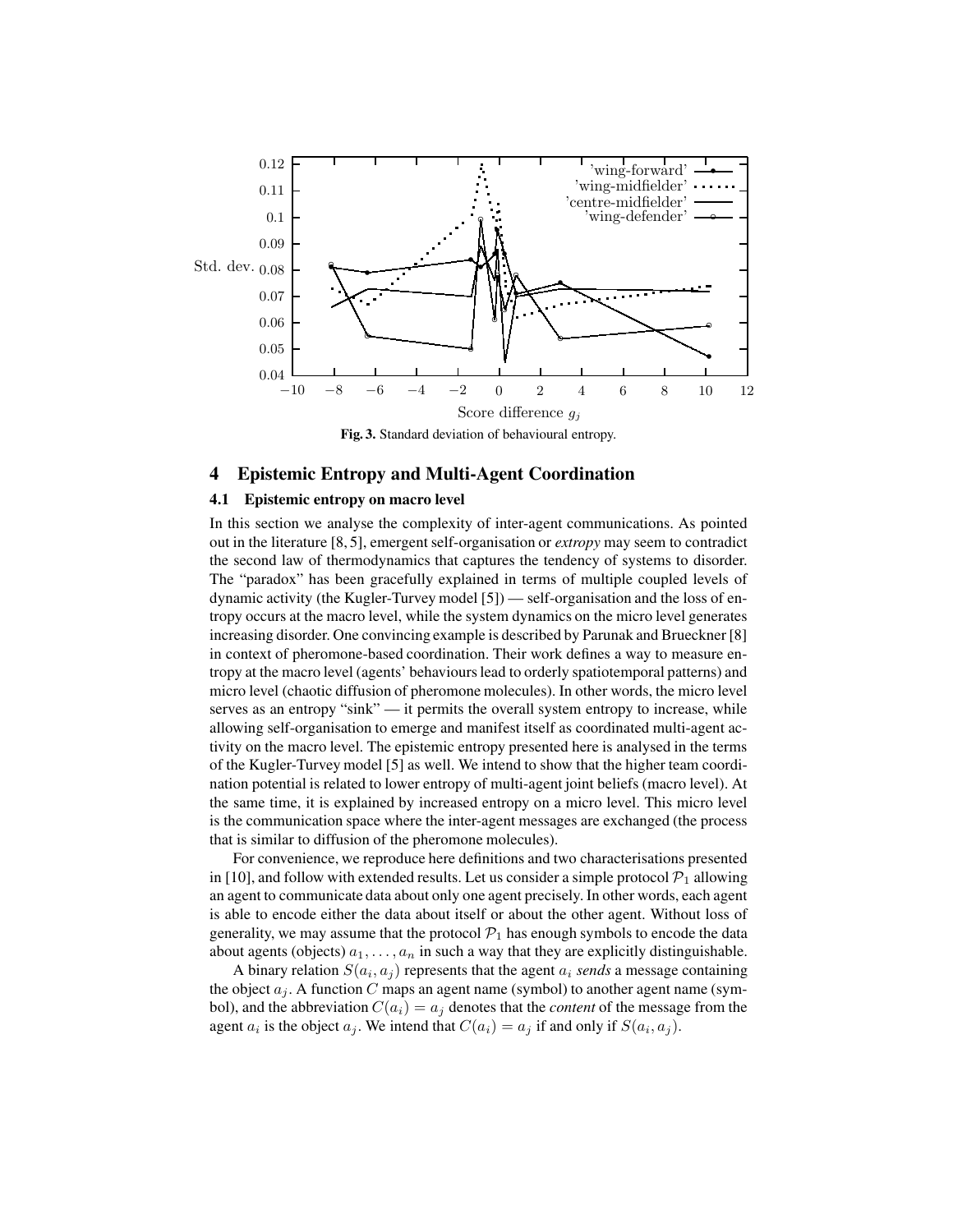**Definition 1.** A multi-agent agreement  $L_1(n)$  is called selfish if and only if  $S(a_i, a_i)$ *for all agents*  $a_i$ ,  $1 \leq i \leq n$ .

*A multi-agent agreement*  $L_2(n)$  *is called* transitively-selfish *if and only if*  $S^*(a_i, a_i)$ *for all agents*  $a_i$ ,  $1 \leq i \leq n$ .

Equivalently,  $C(a_i) = a_i$  for all agents  $a_i, 1 \leq i \leq n$ , under the selfish multi-agent agreement — each agent symbol is *a fixed-point* of the function  $C(a)$ . A transitivelyselfish agreement suggests that the agents are more cooperative, and may communicate the data about some other agent (when available). Notice, however, that given the transitive closure  $S^*(a_i, a_i)$ , everyone is in the "loop". By definition, a selfish multi-agent agreement is transitively-selfish. The difference, however, may lie in the presence or absence of fixed-points  $C(a_i) = a_i$ . The transitively-selfish agreements without fixedpoints, where each agent is *cooperative*:  $C(a_i) \neq a_i$ , will be of special interest. Non transitively-selfish agreements are called *mixed*.

**Definition 2.** A multi-agent agreement  $L_3(n)$  among  $n \geq 2$  agents, where some agents *are selfish and the others are cooperative, is called* mixed*. There are* (αn) *agents such that*  $S(a_i, a_i)$ *, and*  $(1 - \alpha)n$  *agents such that*  $S(a_i, a_j)$  *where*  $i \neq j$ *.* 

*The* α *parameter is called the team composition parameter.*

The mixed agreement  $L_3^1(n)$  where all cooperative agents provide information about *the selfish team-mates is called the* mixed agreement of the 1st kind*.*

The mixed agreement  $L_3^2(n)$  where all cooperative agents are transitively commu*nicating among themselves is called the* mixed agreement of the 2nd kind*.*

In order to capture the distinction among selfish, transitively-selfish and mixed agreements in a formal information-theoretic setting we shall analyse the joint "output" of inter-agent communication at the end of each period of team synchronisation [10]. More precisely, we analyse joint beliefs represented by the sequence  $K_t$  of individual beliefs at time t:  $K(a_i, a_j)$ , where  $1 \leq i \leq n$  and  $1 \leq j \leq n$ ; the belief-function K is defined for each agent pair. In order to estimate how much information is contained in the whole team after a period of team synchronisation — as the team information progresses from  $K_t$  to  $K_{t'}$  — we need to answer how much choice would be there if one were to describe  $K_{t'}$ . To do so we calculate the relative entropy  $H_r$  of  $K_{t'}$ . The following representation results for protocol  $\mathcal{P}_1$  were reported in [10].

**Theorem 1.** *Selfish agreements attain minimal entropy. Transitively-selfish agreements without fixed-points attain maximal entropy asymptotically when*  $n \rightarrow \infty$ *.* 

The first part of the theorem basically states that whenever agents agree to communicate the data about themselves only, they eventually leave nothing to choice, always maximising their joint beliefs. The intuition behind the second part is that the pair-wise "ignorance" of agents growsfaster than the transitively-selfish agreement can cope with.

The next results for protocol  $\mathcal{P}_1$  are the extensions produced for mixed agreements.

**Theorem 2.** *Mixed agreements of the 1st kind attain bounded epistemic entropy.*

*Mixed agreements of the 2nd kind attain bounded epistemic entropy, and attain the epistemic entropy of mixed agreements of the 1st kind asymptotically when*  $n \to \infty$ *.*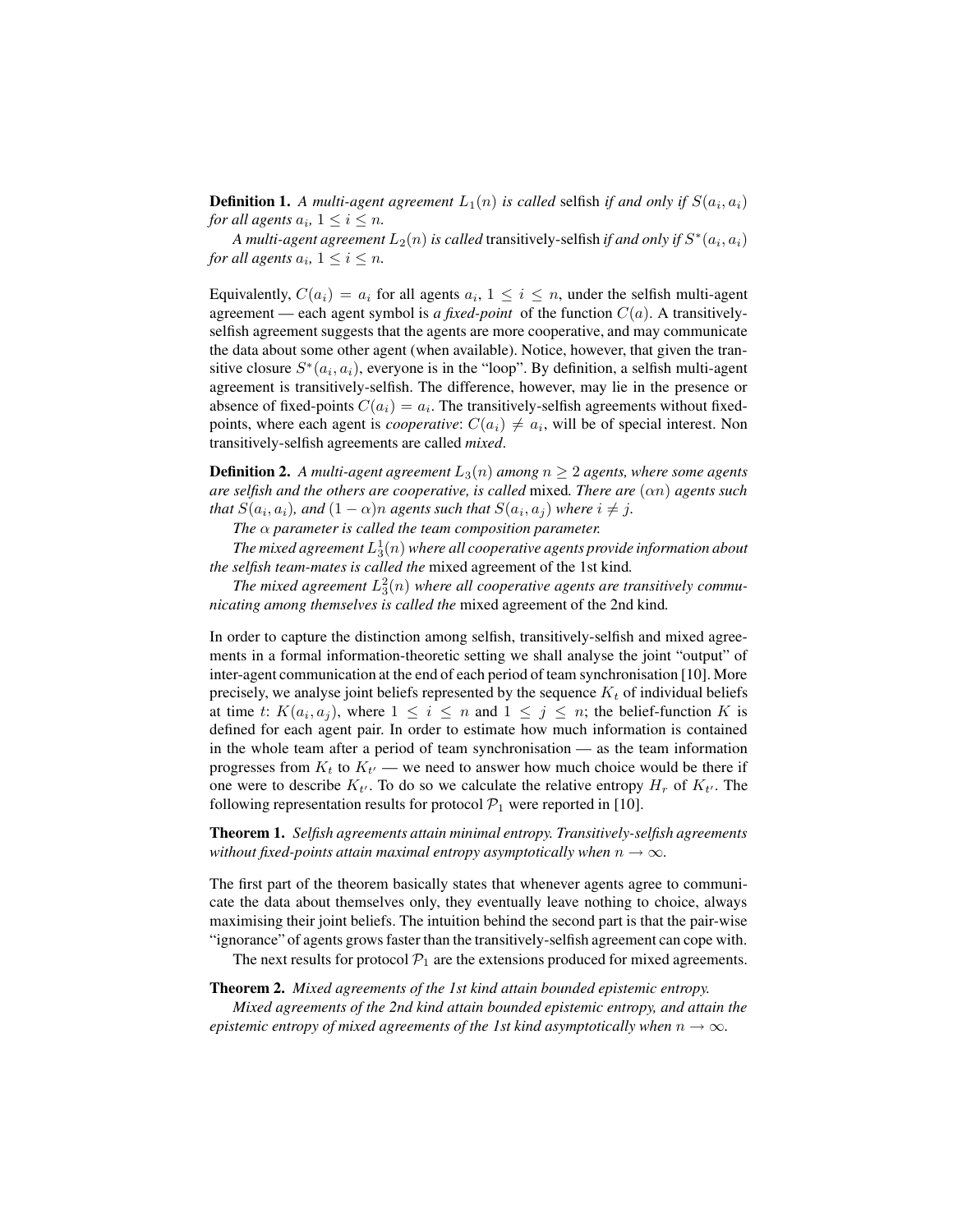In other words, the lower limit is not 0, meaning that absolute order is never achievable regardless of the team composition or the number of agents, while the upper limit is not 1, so that absolute randomness is avoidable as well. Following [10] and interpreting the extended results, we would like to point out that the relative epistemic entropy of joint beliefs in multi-agent teams serves as a generic indicator of the team coordination potential. In general, the following series is established for the epistemic entropy:

$$
H_r(L_1(n)) \leq H_r(L_3^2(n)) \leq H_r(L_3^1(n)) \leq H_r(L_2(n)) \tag{2}
$$

while the respective coordination potentials follow the reverse dependency.

#### **4.2 Epistemic entropy on micro level**

The epistemic entropy may now be analysed in terms of the Kugler-Turvey model [5]. The higher coordination potential of the team following the selfish agreement with nearzero epistemic entropy can be explained by an increased entropy on the micro level — the communication space where the inter-agent messages are exchanged. Clearly, in the case of the selfish agreement the communication space is quite saturated, and the entropy on the micro level increases dramatically. On the contrary, the transitivelyselfish agreement may use the communication channel(s) rather sparingly, resulting in a lesser increase of entropy on the micro level — while attaining near-maximal epistemic entropy on the macro level (joint multi-agent beliefs are almost random).

A characterisation of the micro level (the entropy "sink") can be obtained if one estimates the "regularity" of the communication space. In order to carry out this analysis we consider low-bandwidth domains requiring real-time response — in other words, environments where heavy communication among team agents is impossible. For example, we may consider Periodic Team Synchronization (PTS) domains introduced by Stone and Veloso [15] for pseudo real-time environments. However, our analysis is applicable to more generic domains as well — what is important is that the communication channel is limited. More precisely, a multi-agent domain should contain a parameter  $h$ determining how many messages can be received by each agent in a cycle. In particular, we are interested in capturing situations (*communication clashes*) where communication messages exceed "hear capacity"  $h$  in a given cycle, and measuring the average severity, spread and regularity of clashes. Let us introduce the following notation:

- $\theta(a)$  is a function returning 1 if a boolean expression a is true, and 0 otherwise.
- $\kappa_{i,j}$  is a function returning the number of communication messages received from the team  $i$  at cycle  $j$ ;
- $\delta_{i,j}$  is a boolean function returning true if  $\kappa_{i,j} > h$ , and false otherwise;

The average severity of clashes in the team  $i$  is given then by

$$
M_i(h) = \frac{\sum_{j=1}^m \theta(\delta_{i,j}) \kappa_{i,j}}{m}
$$

where m is the number of cycles, while regularity of the series  $\kappa_{i,j}$  can be measured with the auto-correlation function of an integer delay  $\tau$ :

$$
\gamma_i(\tau) = \frac{\sum_{j=\tau+1}^m (\kappa_{i,j} - \overline{\kappa_i}) (\kappa_{i,j-\tau} - \overline{\kappa_i})}{\sum_{j=\tau+1}^m (\kappa_{i,j} - \overline{\kappa_i})^2},
$$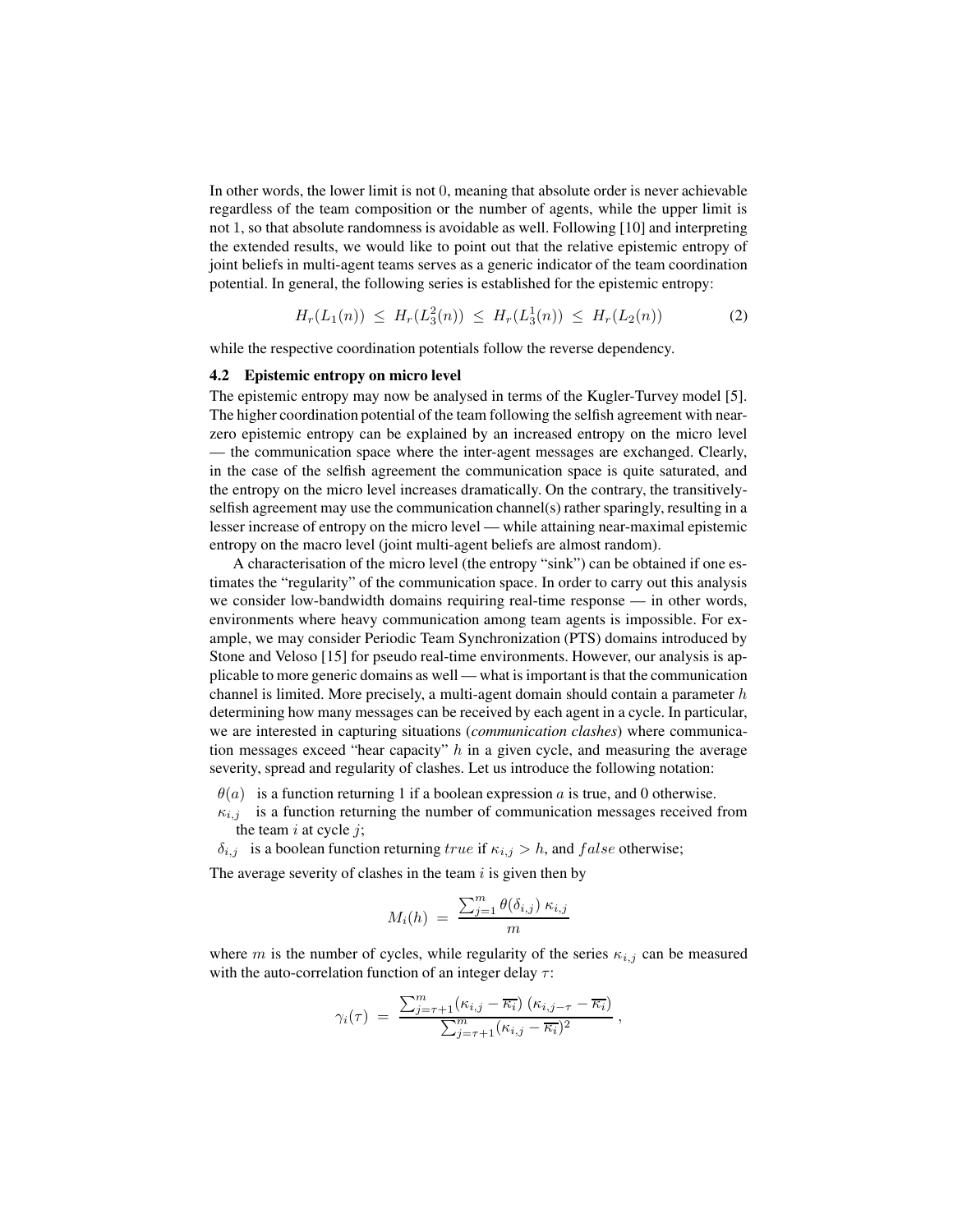where  $\overline{\kappa_i}$  is the series average. The auto-correlation function is equivalent to the power spectrum in terms of identifying regular patterns — a near-zero auto-correlation across a range of delays would indicate high irregularity, while auto-correlation with values close to one indicate very high regularity. Some of this regularity is, however, spurious and is related to the severity of clashes. Therefore, we believe that a better approximation of the entropy on the micro level (communication space) may be given by the ratio

$$
\xi_i(\tau, h) = \frac{M_i(h)}{\gamma_i(\tau)}
$$

This new statistics attempts to capture how much *regularity* in the series is there *per communication clash*, and invert the measure. Our conjecture is that there is a dependency complementary to the dependency 2 over the range of possible values of  $\tau$ , given some hear capacity:

$$
\xi_{L_2}(\tau) \leq \xi_{L_3^1}(\tau) \leq \xi_{L_3^2}(\tau) \leq \xi_{L_1}(\tau) \tag{3}
$$

The higher entropy on the micro level (*communication*) corresponds to the lower epistemic entropy on the macro level (*coordination*), and in turn to the higher coordination potential.

## **5 Experimental Results: Bounded Epistemic Entropy**

Importantly, clear boundaries limiting the team coordination potential are related to particular communication policies. It is, however, not trivial to demonstrate these limits experimentally. First of all, the coordination potential can not be measured directly — it can only be realised in concrete multi-agent interactions. Moreover, the actual multi-agent coordination can be comprehensively evaluated only through the overall team performance over some period of time. Secondly, the coordinated activities corresponding to different communication policies would have to sufficiently differ in order to generate a *pronounced* difference in team performance.

In the RoboCup Simulation League, the "hear capacity"  $h$  determines how many messages can be heard by each agent in a cycle — for example, one message per cycle  $(h = 1)$ . To measure coordination potential via team performance, we varied communication policies, while leaving all other factors (agents skills and tactics) unchanged. This focussed the experiment on the dependency between communication policies (and therefore, resultant joint beliefs) and the team coordination potential. In addition, we attempted to engineer, by varying the communication policies, very distinct types of coordinated activities, ranging from very local multi-agent coordination to rather global (zonal) one. For each type we also calculated the statistics  $M_i(1)$  and  $\xi_i(3, 1)$  — in order to estimate the corresponding entropy on the micro level.

We investigated three communication policies based on the protocol  $\mathcal{P}_1$ . The first policy ("Press") modelled the transitively-selfish agreement, with high relative entropy and very local coordination, enabling a pressing aggressive game. The second policy ("Zonal") followed the selfish agreement, with low relative entropy and very global coordination, enabling a passing non-aggressive game. The third policy ("Mix") was aimed at some mixture of local and global coordination, balancing predominantly pressing game with some passing chances — truly a mixed agreement with (anticipated) bounded relative entropy. The results are presented in the Table 1. The "Press" policy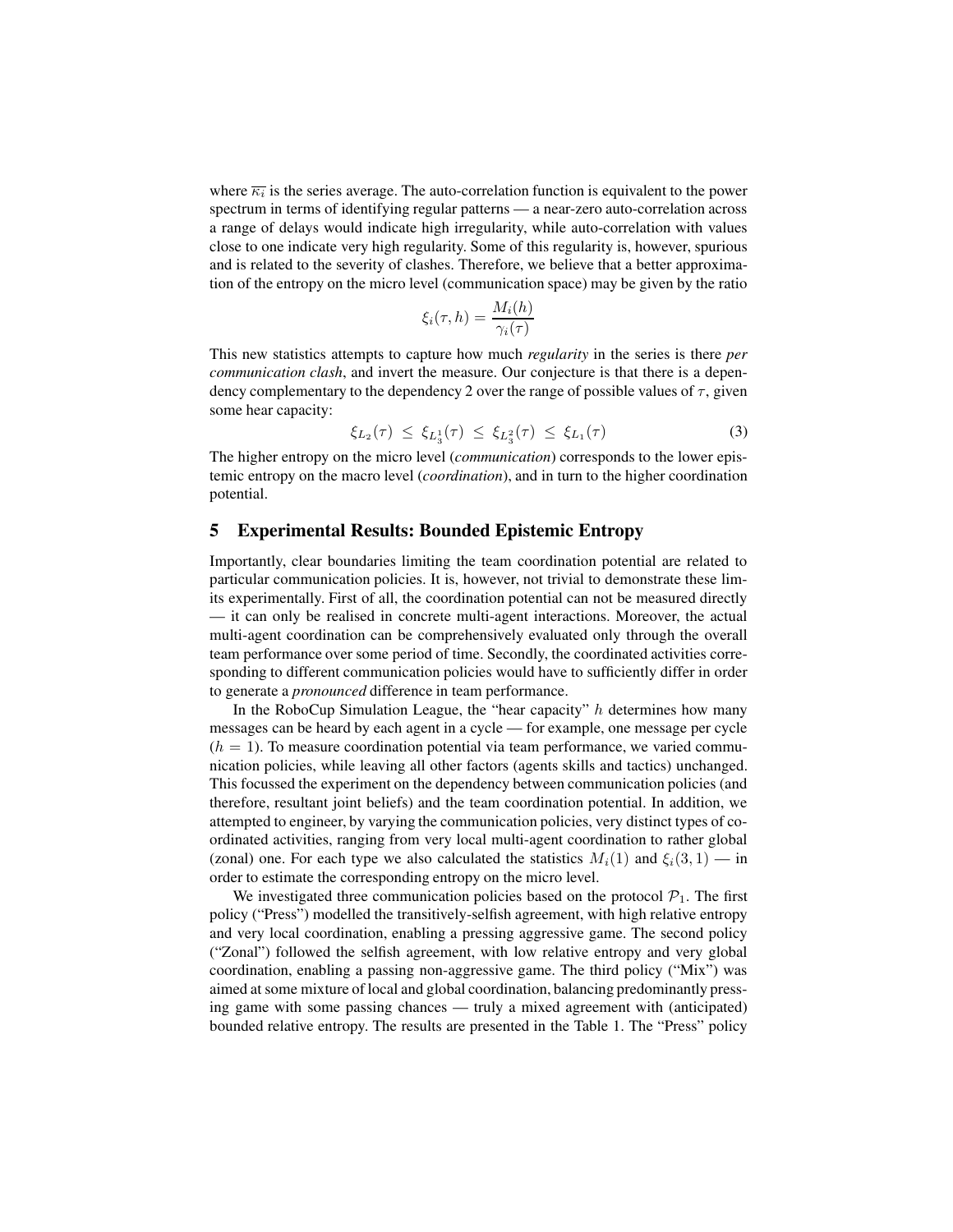| Team     |                             |  |  | Goals Points $\gamma(3)$ $M(1)$ $\xi(3,1)$ Team Goals Points $\gamma(3)$ $M(1)$ $\xi(3,1)$ |  |  |  |
|----------|-----------------------------|--|--|--------------------------------------------------------------------------------------------|--|--|--|
| vs ``A'' |                             |  |  | $vs$ "R"                                                                                   |  |  |  |
| Press    | $31-91$ 65 0.553 0.067 0.12 |  |  | Press 105-70 152 0.533 0.070 0.13                                                          |  |  |  |
| Zonal    |                             |  |  | 18-107 50 0.657 0.224 0.34 Zonal 114-53 180 0.641 0.217 0.34                               |  |  |  |
| Mix      |                             |  |  | 30–127 63 0.522 0.068 0.13 Mix 118–65 172 0.495 0.071 0.14                                 |  |  |  |

**Table 1.** Results against 2 benchmarks after 100 games for each test.

showed the best performance against the stronger benchmark "A", while the "Zonal" policy was the worst. The results against the weaker opponent "B", on the contrary, indicate that a team coordinated zonally (across wider spaces) perform better than the aggressive pressing team. In other words, these two communication policies lead to sufficiently different coordinated activities (local vs global) and generate a pronounced difference in team performance. This is important because, as mentioned earlier, we attempt to trace the effect of coordination potential — a capacity that is measurable only via a difference in produced results. The "Mix" policy achieved intermediate results. Importantly, this mixed policy was *within the boundaries* marked by the first two variants (and closer to the first one), as suggested by the relative epistemic entropy. As expected, the entropy  $\xi(3,1)$  on the micro-level supported our hypothesis:

$$
\xi_{Press}(3) \leq \xi_{Mix}(3) \leq \xi_{Zonal}(3),
$$

contrasting with the epistemic entropy inequalities, where the "Zonal" policy is close to the theoretic minimum and the "Press" policy reaches the maximum.

## **6 Experimental Results: Epistemic Entropy and Phase Transitions**

We have also investigated phase transitions in the communication space. This investigation is at preliminary stages, but some promising results were obtained. Again, an experiment included 30 games between the test team (using the "Mix" policy) and an opponent from the pool of the same 10 opponents as in the behavioural entropy experiments. Each experiment produced a value for the communication entropy  $\xi_k(3)$ ,  $0 \le k \le 30$ , and a score difference  $g_j$ . The standard deviation  $\sigma_j^{\xi}$  of the entropy  $\xi_k(3)$ , calculated across all games against the opponent  $j$ , is plotted in Figure 4. As expected,





standard deviation  $\sigma_j^{\xi}$  peaks in the the narrow range ( $-0.87 \le g_j \le 0.83$ ), indicating a phase transition in the communication space, and in the coordination potential as well.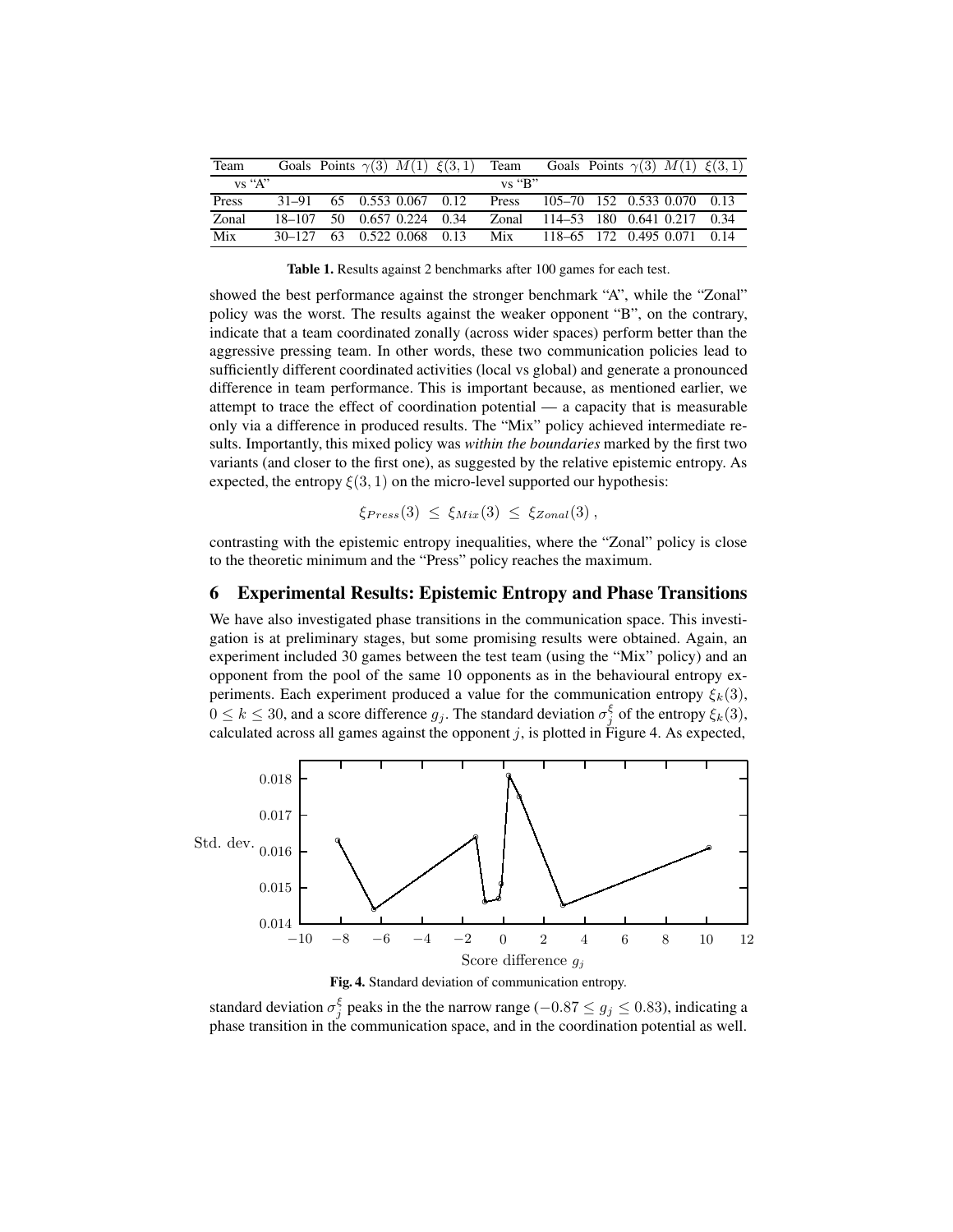In other words, epistemic entropy, directly related to the entropy  $\xi_k(3)$ , also identifies the *edge of chaos*. In summary, the results not only illustrate the dependency between communication policy, the epistemic entropy and the team coordination potential, but also detect a phase transition in the coordination and communication dynamics.

## **7 Related Work and Conclusions**

We presented a set of quantitative techniques for evaluation of team performance on multiple levels: from individual behavioural spread to multi-agent coordination potential. These techniques are based on information-theoretic metrics measuring complexity in multi-agent systems. In particular, we focussed on identifying the "edge of chaos" in team performance — leading to discovery of evident phase transitions. Our conjectures and theoretical results were supported by a number of experiments — over 500 games.

As pointed out by Pynadath and Tambe [11], "despite the significant progress in multiagent teamwork, existing research does not address the optimality of its prescriptions nor the complexity of the teamwork problem". The unified framework suggested by Pynadath and Tambe (COMmunicative Multiagent Team Decision Problem — COM-MTDP model) is general enough to subsume many existing models of multi-agent systems, and provides a breakdown of the computational complexity of constructing optimal teams in terms of observability and communication cost. The COM-MTDP model incorporates the team decision mechanism, and inevitably is rather complex, as almost any unifying framework. In this paper we attempted to introduce a concise approach to teamwork evaluation, dealing with *behaviour spread* and multi-agent *coordination potential*, and excluding the team decision process.

The presented analysis targets our overall goal — development of tools for evaluation of multi-agent adaptability and coordination in comparative terms, rather than methods for designing an "ultimate" intelligent and/or adaptive system. In pursuing this goal, we build up on existing quantitative methods for automated analysis of Simulation League games (eg., the AGL tool — Analysis of Game Logs [2]). We also hope to complement existing teamwork models and techniques impacting the team performance. A pioneering system capable of an automated analysis in the context of RoboCup was the ISAAC system modelling an assistant-coach [12]. ISAAC analyses games off-line and produces structured suggestions to designers, supported by examples. Another autonomous coach agent is recently described by Riley et.al. [13] — it is not only capable of extracting models from past games but may also respond to an ongoing game.

Our quantitative analysis complements this line of research by providing methods and techniques that determine phase transitions in team performance — the *edge of chaos*. These techniques isolate the under-performing cases where a change in tactics is warranted. During the phase transition, the team performance is highly unstable, and the scope for an on-line coach-agent contribution is limited. The quantitative informationtheoretic methods presented here incorporate both behavioural and epistemic entropy, and are compatible with the hierarchic social entropy approach developed by Balch [1]. This opens a clear way to a unified quantitative framework on *behavioural and belief dynamics* in multi-agent systems. Another interesting possibility is to explore possible connections between the described techniques and the measures for relevant information investigated by Polani et.al. [9], as well as the conditions reducing "the influence of cognition difference" introduced by Cai et.al. [3] in the context of RoboCup.